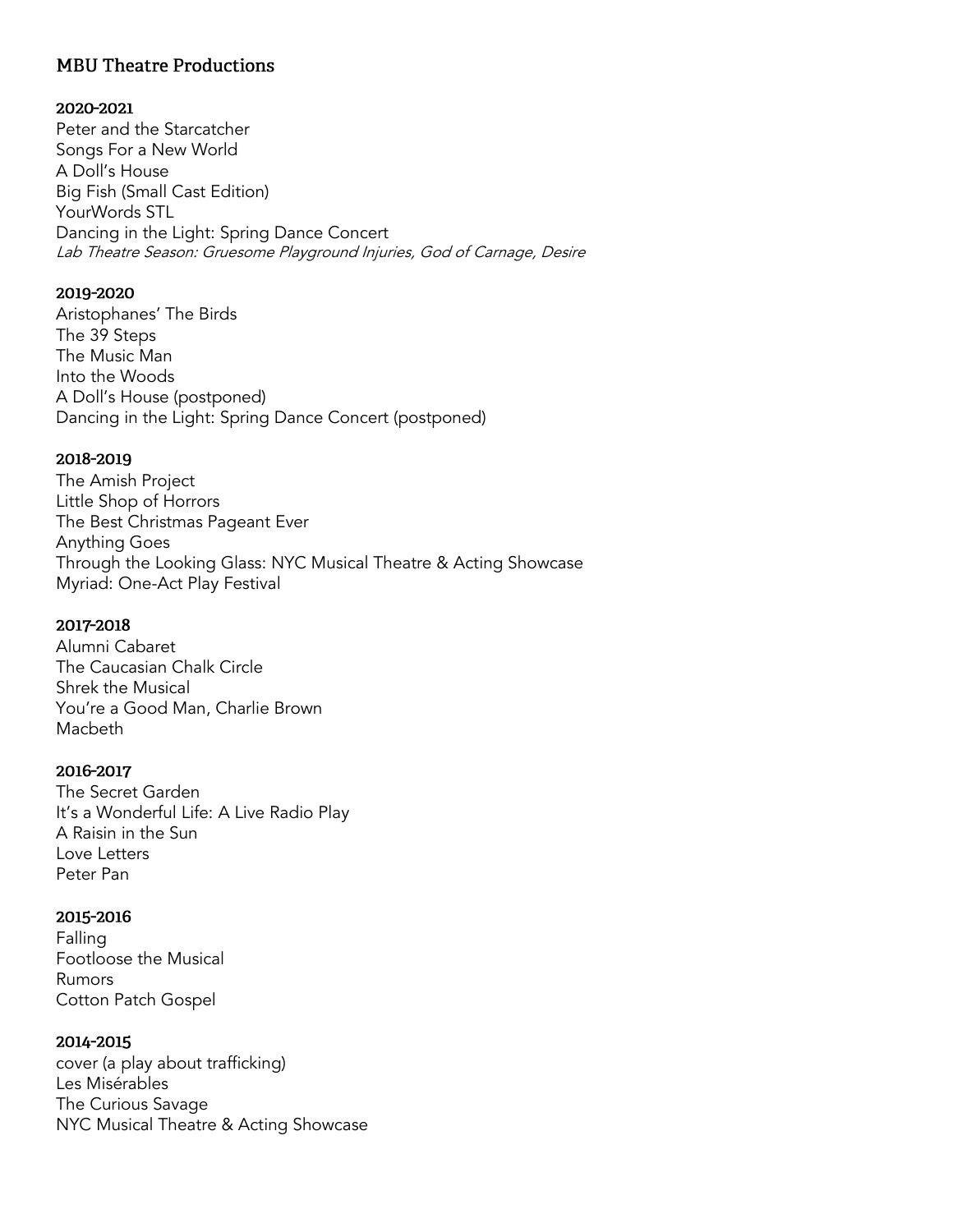### 2013-2014

The Complete Works of William Shakespeare (Abridged) [revised] The Drowsy Chaperone Our Town Seussical

### 2012-2013

The Spitfire Grill West Side Story Almost, Maine A Midsummer Night's Dream

### 2011-2012

The Lion, the Witch and the Wardrobe Guys & Dolls The Crucible NYC Musical Theatre & Acting Showcase

#### 2010-2011

The Importance of Being Earnest Godspell My Fair Lady Acting Class & 10-minute Play Showcase

### 2009-2010

The Glass Menagerie Bye Bye Birdie The Diary of Anne Frank Snoopy the Musical

#### 2008-2009

Taffetas: A Musical Journey Through the 1950's Joseph and the Amazing Technicolor Dreamcoat Clue the Musical Life in the Meantime: NYC Musical Theatre & Acting Showcase

#### 2007-2008

Songs For a New World Oklahoma! Schoolhouse Rock Live! Romeo and Juliet

#### 2006-2007

Fiddler on the Roof Some Enchanted Evening: The Songs of Rodgers and Hammerstein Steel Magnolias

#### 2005-2006

Into the Woods You're a Good Man, Charlie Brown Harvey